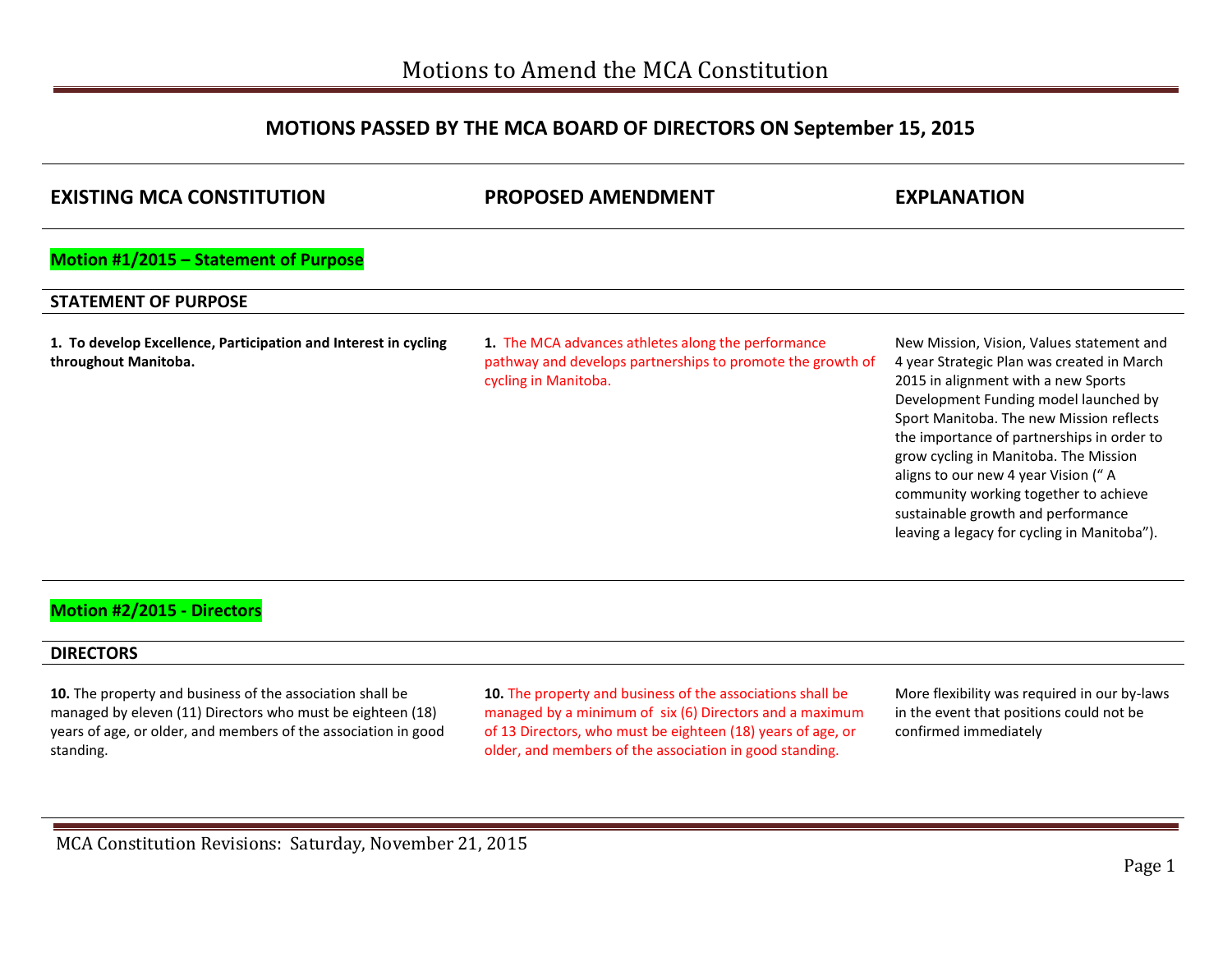# **EXISTING MCA CONSTITUTION PROPOSED AMENDMENT EXPLANATION**

### **DIRECTORS**

**12**. The Directors and their re-election cycles are:

| <b>Even Years</b>           | <b>Odd Years</b>          |
|-----------------------------|---------------------------|
| President                   | <b>Vice President</b>     |
| Mountain Bike Coordinator   | Secretary                 |
| Recreation & Transportation | <b>Treasurer</b>          |
| <b>KOM Coordinator</b>      | <b>Road Coordinator</b>   |
| Cyclo-cross Coordinator     | <b>Provincial Program</b> |
|                             | Coordinator               |
|                             | <b>BMX Coordinaor</b>     |

**12**. The Directors and their re-election cycles are:

| <b>Even Years</b>         | <b>Odd Years</b>          |  |
|---------------------------|---------------------------|--|
| President                 | Vice President            |  |
| Mountain Bike Coordinator | Secretary                 |  |
| Recreation &              | Treasurer                 |  |
| Transportation            |                           |  |
| <b>KOM Coordinator</b>    | <b>Road Coordinator</b>   |  |
| Cyclo-cross Coordinator   | <b>Provincial Program</b> |  |
|                           | Coordinator               |  |
|                           | <b>BMX Coordinator</b>    |  |
|                           | Marketing &               |  |
|                           | <b>Communications</b>     |  |
|                           | Coordinator               |  |

One of MCA's strategic priorities over the next 4 years is to build a stronger brand, and improve communications. The addition of a Marketing & Communications coordinator will help define and create the building blocks necessary to achieve our long-term goals.

| <b>EXISTING MCA CONSTITUTION</b>                                                                                                                                                   | <b>PROPOSED AMENDMENT</b>                                                                                                                                                                                                                                                                               | <b>EXPLANATION</b>                                                      |
|------------------------------------------------------------------------------------------------------------------------------------------------------------------------------------|---------------------------------------------------------------------------------------------------------------------------------------------------------------------------------------------------------------------------------------------------------------------------------------------------------|-------------------------------------------------------------------------|
| <b>DIRECTORS</b>                                                                                                                                                                   |                                                                                                                                                                                                                                                                                                         |                                                                         |
| <b>18.</b> A vacancy is created when a Director;                                                                                                                                   | <b>18.</b> A vacancy is created when a Director;                                                                                                                                                                                                                                                        |                                                                         |
| f.Does not attend two consecutive regular meetings of the Board<br>or, during the period between the Annual General Meeting of the<br>Association in one year and the next ensuing | f. Fails to attend, without providing reason satisfactory to the<br>Board, two consecutive regular meetings of the board or one-<br>third or more of the total number of regular and special<br>meetings of the Board held during the period between two<br>Annual General Meetings of the Association. | Revised to support inability to attend a<br>meeting within good reason. |

MCA Constitution Revisions: Saturday, November 21, 2015